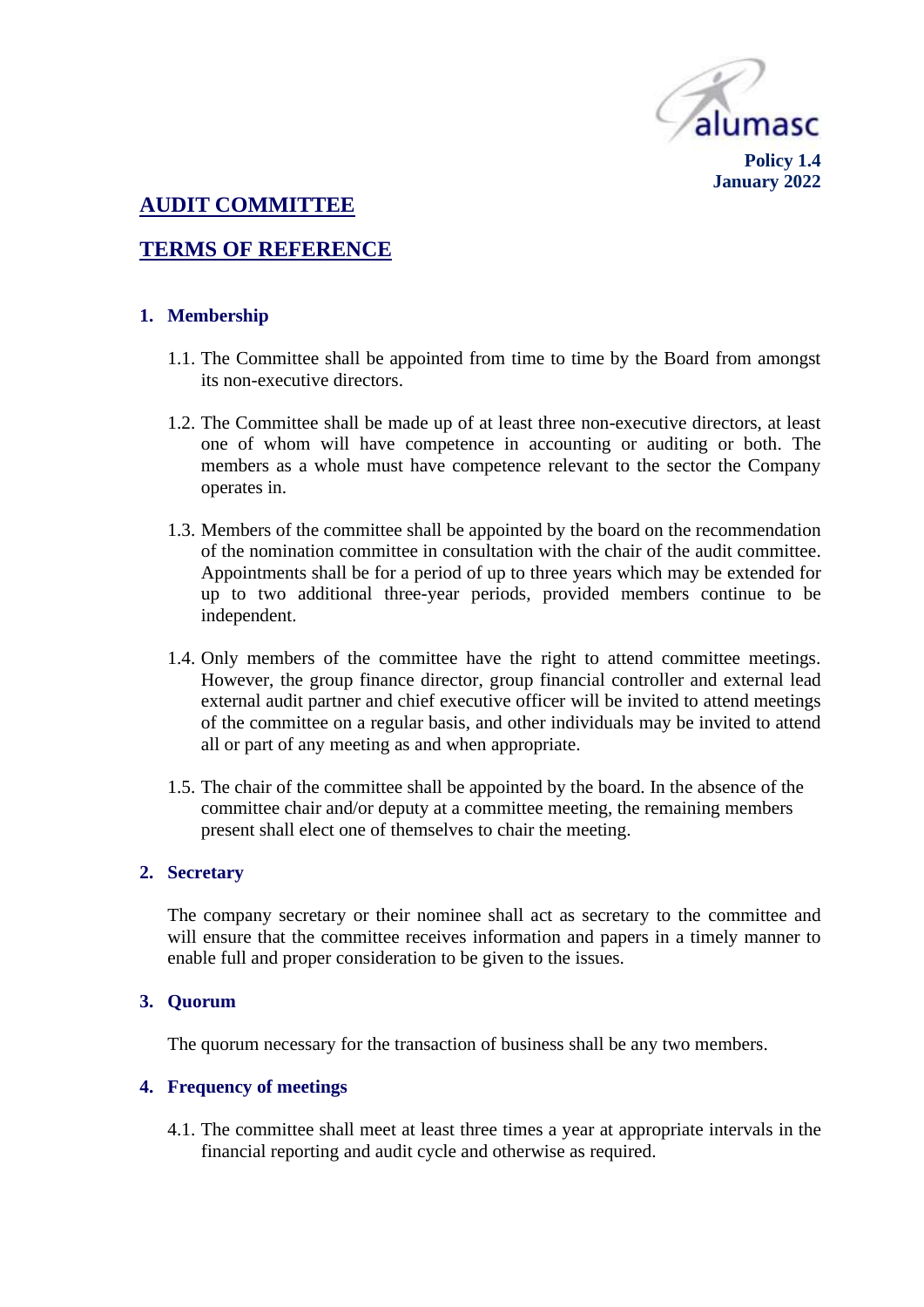4.2. Outside the formal meeting programme, the committee chair will maintain a dialogue with key individuals involved in the company's governance, including the board chair, chief executive, finance director and external lead partner and with the person responsible for internal audit.

# **5. Notice of Meetings**

- 5.1. Meetings of the committee shall be called by the secretary of the committee at the request of the committee chair or any of its members, or at the request of the external audit lead partner or by the lead for internal audit if they consider it necessary**.**
- 5.2. Unless otherwise agreed, notice of each meeting confirming the venue, time, and date together with the agenda of items to be discussed, shall be forwarded to each member of the committee and any other person required to attend no later than 4 working days before the date of the meeting. Supporting papers shall be sent to committee members and to other attendees, as appropriate at the same time.

# **6. Minutes of meetings**

- 6.1. The secretary shall minute the proceedings and decisions of all committee meetings, including recording the names of those present or in attendance.
- 6.2. Draft minutes of committee meetings shall be circulated to all members of the committee. Once approved, minutes to be circulated to all members of the board and the company secretary unless, exceptionally, it would be inappropriate to do so.

# **7. Engagement with shareholders**

The committee chair should attend the annual general meeting to answer any shareholder questions on the committee's activities. In addition, the committee chair should seek engagement with shareholders on significant matters related to the committee's area of responsibility.

# **8. Duties**

The committee should have oversight of the group as a whole and, unless required otherwise by regulation, carry out the duties below for the parent company, major subsidiary undertakings, and the group as a whole, as appropriate.

# 8.1. Financial reporting

- 8.1.1. The committee shall monitor the integrity of the financial statements of the company, including its annual and half-year reports, preliminary announcements and other formal statements relating to its financial performance, and review and report to the board on significant financial reporting issues and judgements which those statements contain having regard to matters communicated to it by the auditor.
- 8.1.2. The committee shall review and challenge where necessary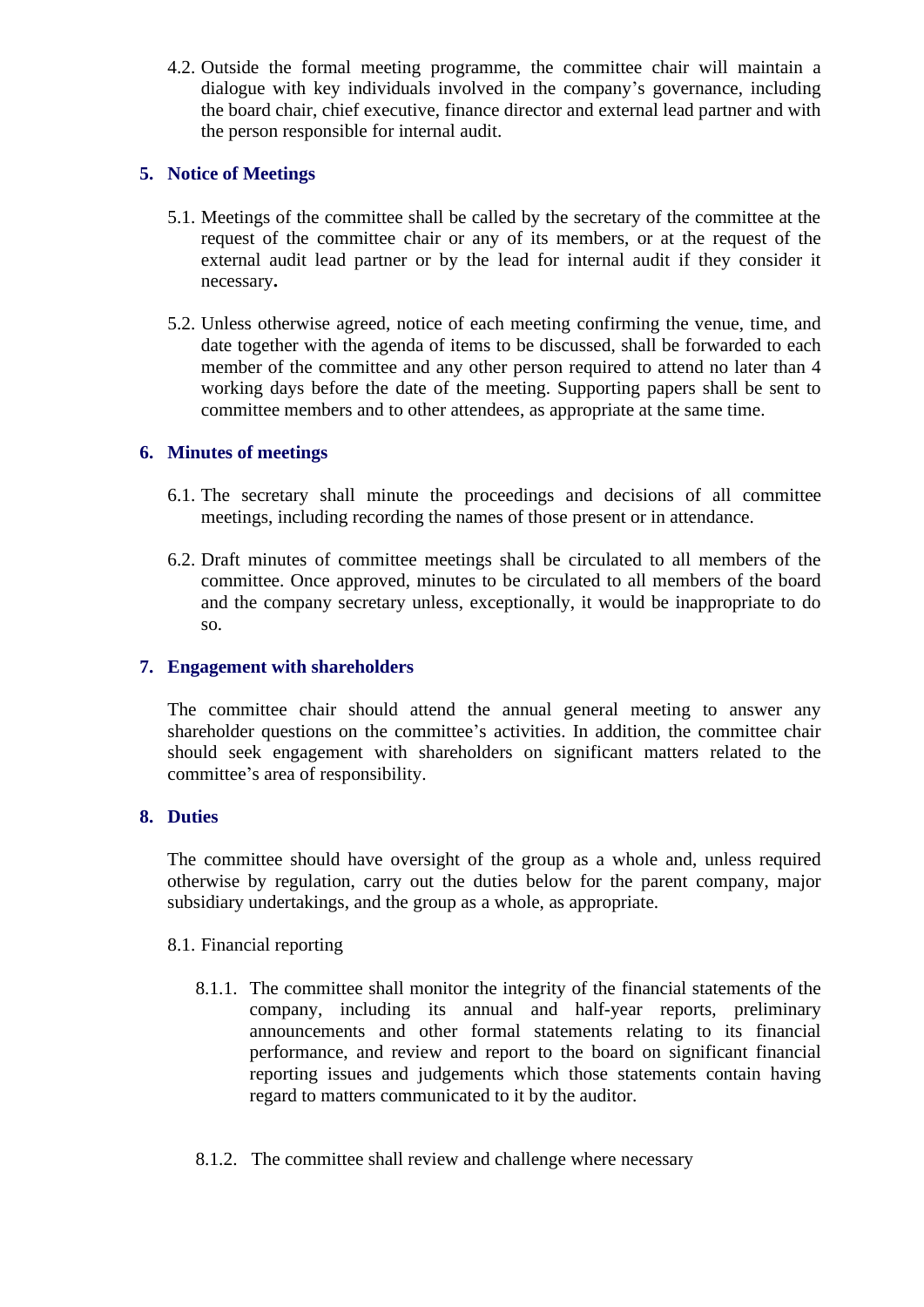- 8.1.2.1. the application of significant accounting policies and any changes to them
- 8.1.2.2. the methods used to account for significant or unusual transactions where different approaches are possible
- 8.1.2.3. whether the company had adopted appropriate accounting policies and made appropriate estimates and judgements, taking into account the external auditor's views on the financial statements
- 8.1.2.4. the clarity and completeness of disclosures in the financial statements and the context in which the statements are made
- 8.1.2.5. all material information presented with the financial statements, including the strategic report and corporate governance statements relating to the audit and related risk management.
- 8.1.3. To review other statements containing financial information where practical (without being inconsistent with any requirement for prompt reporting requirements under any law or regulations including the AIM rules for companies).
- 8.1.4. Where the committee is not satisfied with any aspect of the proposed financial reporting by the company, it shall report its views to the board.
- 8.2. Narrative reporting

Where requested by the board, the committee should review the content of the annual report and accounts and advise the board on whether, taken as a whole, it is fair, balanced and understandable and provides the information necessary for shareholders to assess the company's performance, business model and strategy and whether it informs the board's statement in the annual report on these matters.

8.3. Internal controls and risk management systems

The committee shall

- 8.3.1. keep under review the company's internal financial controls systems that identify, assess, manage, and monitor financial risks, and other internal control and risk management systems
- 8.3.2. review and approve the statements to be included in the annual report concerning internal control, risk management, including the assessment of principal risks and emerging risks, and the viability statement.
- 8.4. Compliance, speaking-up and fraud

The committee shall

8.4.1. review the adequacy and security of the company's arrangements for its employees, contractors, and external parties to raise concerns, in confidence, about possible wrongdoing in financial reporting or other matters. The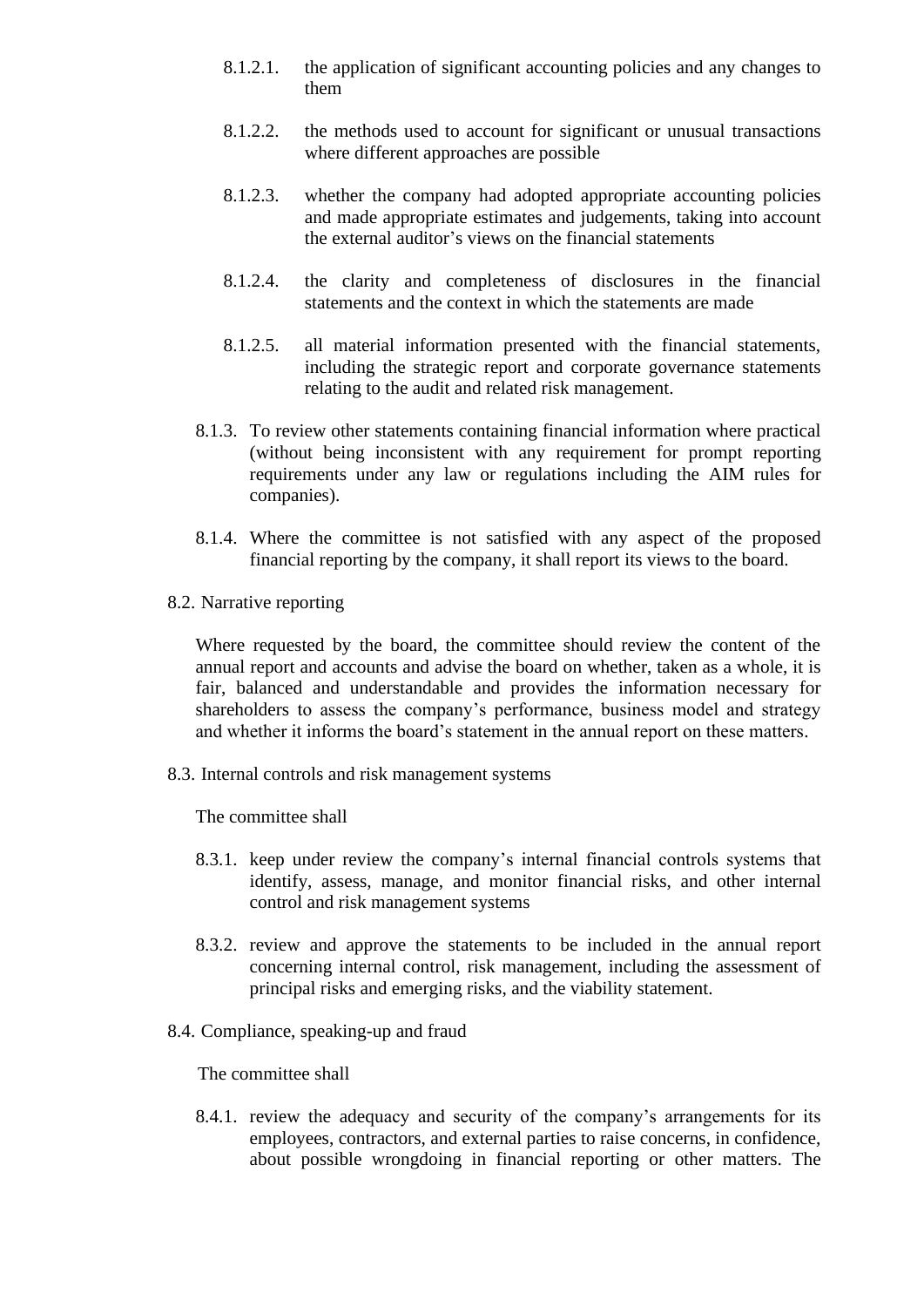committee shall ensure that these arrangements allow proportionate and independent investigation of such matters and appropriate follow up action

- 8.4.2. review the company's procedures for detecting fraud
- 8.4.3. review the company's systems and controls for the prevention of bribery and receive reports on non-compliance.
- 8.5. Internal audit

The committee shall:

- 8.5.1. review and approve the role and mandate of internal audit, monitor, and review the effectiveness of its work, and annually approve the internal audit charter ensuring it is appropriate for the current needs of the organization.
- 8.5.2. review and approve the annual internal audit plan to ensure it is aligned to the key risks of the business, and receive regular reports on work carried out
- 8.5.3. ensure internal audit has unrestricted scope, the necessary resources and access to information to enable it to fulfil its mandate, and that the internal audit function evaluates the effectiveness of these functions as part of its internal audit plan, and ensure that the internal audit function is equipped to perform in accordance with appropriate professional standards
- 8.5.4. ensure the internal function has direct access to the board chair and to the committee chair, providing independence from the executive and accountability to the committee
- 8.5.5. carry out an annual assessment of the effectiveness of the internal audit function and as part of this assessment
	- 8.5.5.1. meet with the financial controller who leads internal audit without the presence of management to discuss the effectiveness of the function
	- 8.5.5.2. review and assess the annual internal audit work plan
	- 8.5.5.3. receive a report on the results of the internal auditor's work
	- 8.5.5.4. determine whether it is satisfied that the quality, experience, and expertise of internal audit is appropriate for the business
	- 8.5.5.5. review the actions taken by management to implement the recommendations of internal audit and to support the effective working of the internal audit function
	- 8.5.5.6. monitor and assess the role and effectiveness of the internal audit function in the overall context of the company's risk management system and the work of compliance, finance, and the external auditor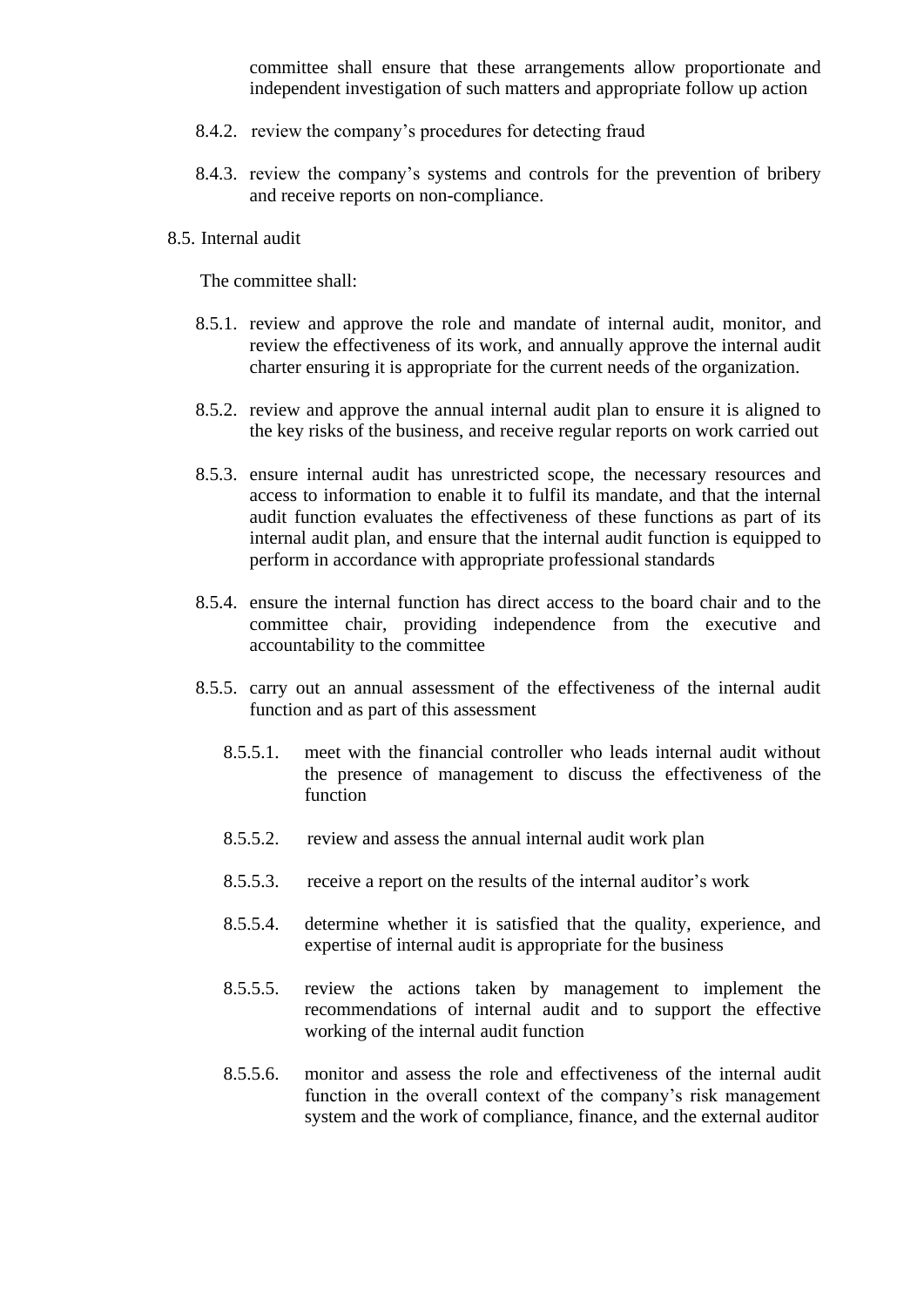#### 8.6. External audit

The committee shall:

- 8.6.1. consider and make recommendations to the board to be put to shareholders for approval at the AGM regarding the appointment or re-appointment and removal of the external auditor.
- 8.6.2. develop and oversee the selection procedure for the appointment of the audit firm in accordance with regulatory requirements, ensuring that all tendering firms have access to all necessary information and individuals during the tendering process
- 8.6.3. if an external auditor resigns, investigate the issues leading to this and decide whether any action is required
- 8.6.4. oversee the relationship with the external auditor. In this context the committee shall
	- 8.6.4.1. approve their remuneration, including both fees for audit and nonaudit services, and ensure that the level of fees is appropriate to enable an effective and high-quality audit to be conducted
	- 8.6.4.2. approve their terms of engagement, including any engagement letter issued at the start of each audit and the nature and scope of the audit
- 8.6.5. assess annually the external auditor's independence and objectivity taking into account relevant law, regulation, the Ethical Standard and other professional requirements and the group's relationship with the auditor as a whole, including any threats to the auditor's independence and the safeguards applied to mitigate those threats including the provision of any non-audit services
- 8.6.6. to discuss matters arising from the interim and final audits and any other matters the external auditors may wish to raise
- 8.6.7. to review the external auditor's management letter and management's response
- 8.6.8. to assess, at the end of the audit cycle, the effectiveness of the audit process
	- 8.6.8.1. threats to the independence and objectivity of the external auditor and any safeguards in place
	- 8.6.8.2. the nature of the non-audit services
	- 8.6.8.3. whether the external audit firm is the most suitable supplier of the non-audit service
	- 8.6.8.4. the fees for the non-audit services, both individually and in aggregate, relative to the audit fee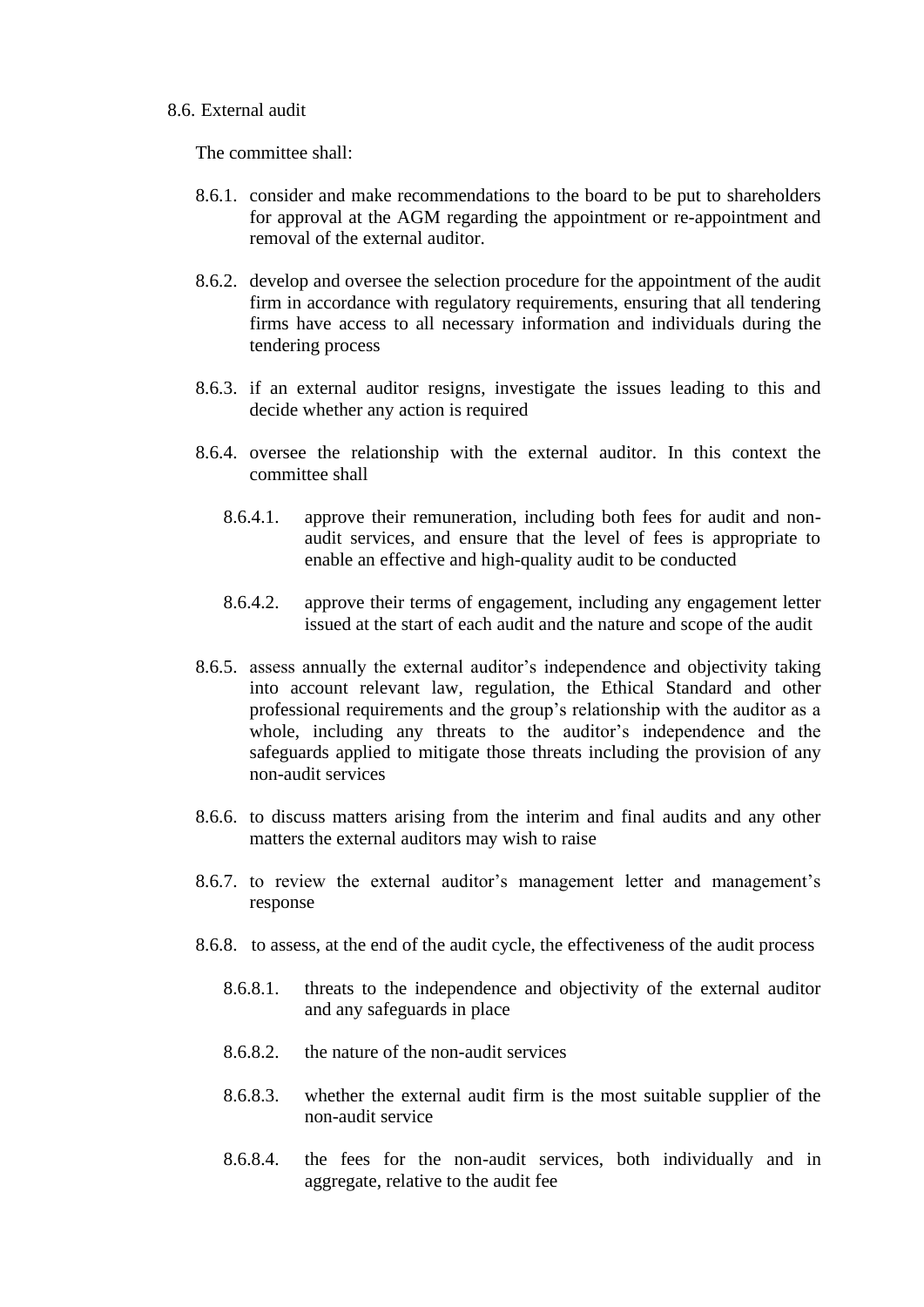- 8.6.8.5. the criteria governing compensation
- 8.6.9. meet regularly with the external auditor (including once at the planning stage before the audit and once after the audit at the reporting stage) and, at least once a year, meet with the external auditor without management being present, to discuss the auditor's remit and any issues arising from the audit
- 8.6.10. discuss with the external auditor the factors that could affect audit quality and review and approve the annual audit plan, ensuring it is consistent with the scope of the audit engagement, having regard to the seniority, expertise, and experience of the audit team
- 8.6.11.review the findings of the audit with the external auditor. This shall include but not be limited to, the following:
	- 8.6.11.1. a discussion of any major issues which arose during the audit
	- 8.6.11.2. the auditor's explanation of how the risks to audit quality were addressed
	- 8.6.11.3. key accounting and audit judgements
	- 8.6.11.4. the auditor's view of their interactions with senior management
	- 8.6.11.5. levels of errors identified during the audit
- 8.6.12.review any representation letter(s) requested by the external auditor before it is (they are) signed by management
- 8.6.13.review the management letter and management's response to the auditor's findings and recommendations
- 8.6.14.review the effectiveness of the audit process, including an assessment of the qualify of the audit, the handling of key judgements by the auditor, and the auditor's response to questions from the Committee

### **9. Reporting responsibilities**

9.1. The Committee chair shall report formally to the board on its proceedings after each meeting on all matters within its duties and responsibilities and shall also formally report to the board on how it has discharged its responsibilities.

This report shall include

- 9.1.1. the significant issues that it considered in relation to the financial statements and how these were addressed
- 9.1.2. its assessment of the effectiveness of the external audit process, the approach taken to the appointment or reappointment of the external auditor, length of tenure of audit firm, when a tender was last conducted and advance notice of any retendering plans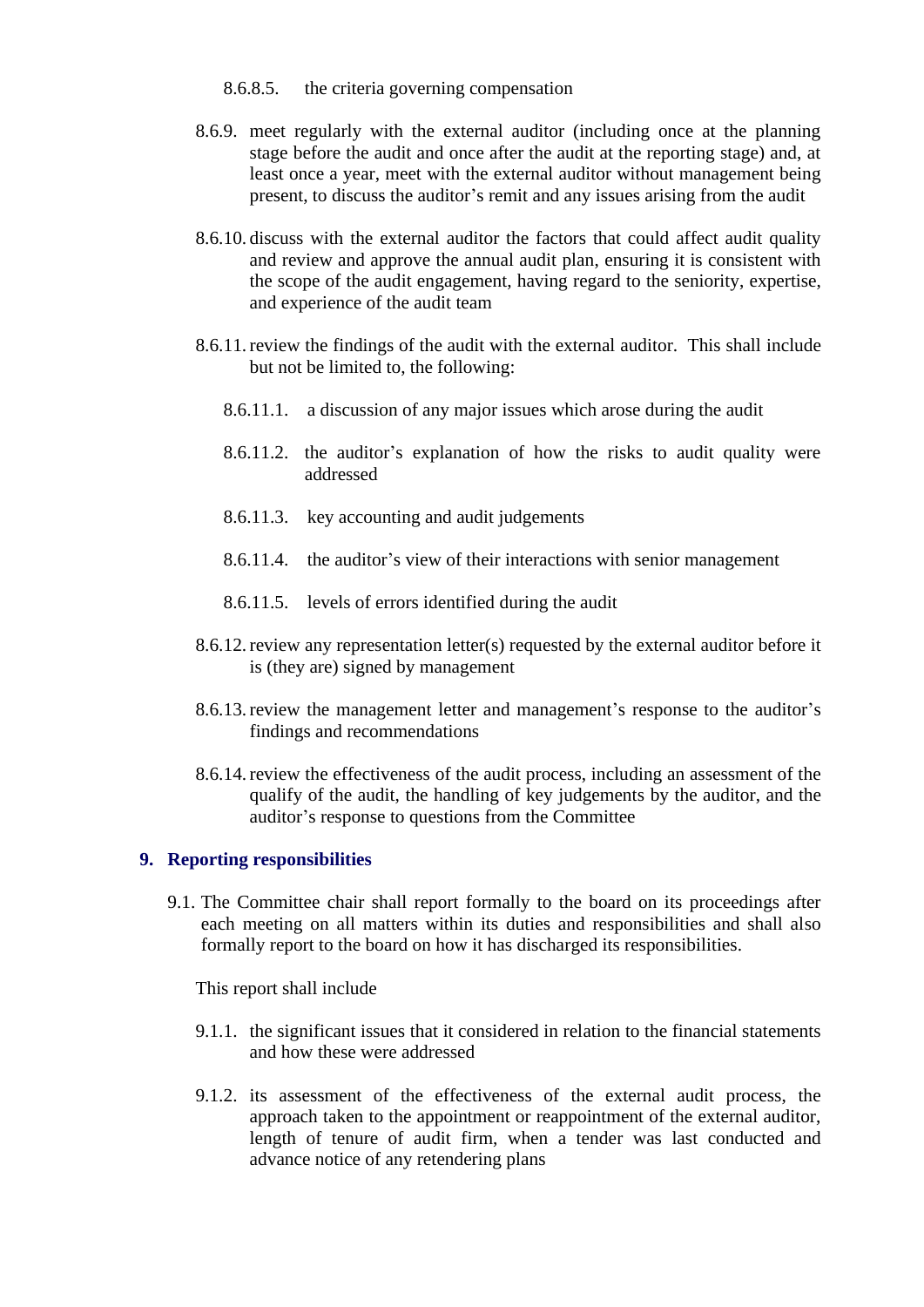9.1.3. any other issues on which the board has requested the committee's opinion

- 9.2. The committee shall make whatever recommendations to the board it deems appropriate on any area within its remit where action or improvement is needed
- 9.3. The committee shall compile a report on its activities to be included in the company's annual report. The report should describe the work of the audit committee, including:
	- 9.3.1. the significant issues that the committee considered in relation to the financial statements and how these issues were addressed
	- 9.3.2. an explanation of how the committee has assessed the independence and effectiveness of the external audit process and the approach taken to the appointment or reappointment of the external auditor, information on the length of tenure of the current audit firm, when a tender was last conducted and advance notice of any retendering plans
	- 9.3.3. an explanation of how auditor independence and objectivity are safeguarded if the external auditor provides non-audit services, having regard to matters communicated to it by the auditor and all other information required.

In compiling the reports referred to in 9.1 and 9.3, the committee should exercise judgement in deciding which of the issues it considers in relation to the financial statements are significant but should include at least those matters that have informed the board's assessment of whether the company is a going concern and the inputs to the board's viability statement. The report to shareholders need not repeat information disclosed elsewhere in the annual report and accounts but could provide cross-references to that information

- 9.4. Internal control and risk management
	- 9.4.1. To review the effectiveness of Group internal controls and risk management systems.
	- 9.4.2. To review the company's procedure for detecting fraud.
	- 9.4.3. To review the appropriateness of the company's whistleblowing policy.
	- 9.4.4. An explanation of how the committee has assessed the independence and effectiveness of the external audit process and the approach taken to the appointment or reappointment of the external auditor, information on the length of tenure of the current audit firm, when a tender was last conducted and advance notice of any retendering plans
	- 9.4.5. An explanation of how auditor independence and objectivity are safeguarded if the external auditor provides non-audit services, having regard to matters communicated to it by the auditor and all other requirements.

#### **10. Other matters**

The Committee shall: